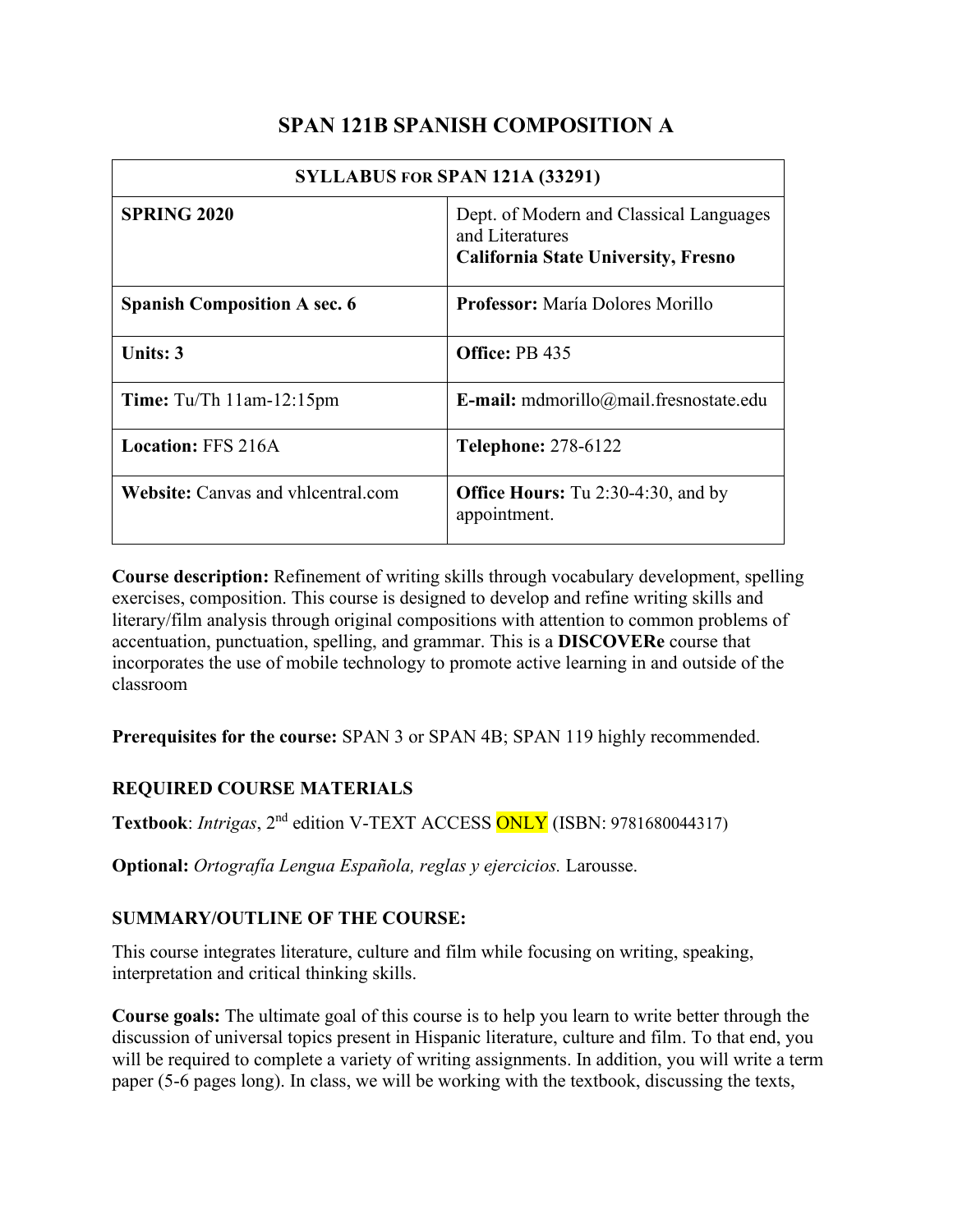reviewing key grammatical structures, as well as focusing on specific components of the writing process.

#### **Student Learning Outcomes:**

- **1.** Communicate appropriately and express ideas, both academic and every day, coherently and critically in Spanish.
- **2.** Narrate and describe with paragraph-length connected discourse.
- 3. Demonstrate fluency in Spanish through study of advanced grammar structures and specialized vocabulary and idiomatic expressions.
- 4. Use several strategies for vocabulary expansion/acquisition in topical/semantic areas.
- 5. Express ideas coherently in written Spanish.
- 6. Demonstrate competency in written Spanish through study of advanced grammar structures and specialized vocabulary and idiomatic expressions.
- 8. Formulate a thesis in an essay and support it with evidence.
- 9. Employ of the language style appropriate for research papers, formal writing, description, narration, exposition, argumentation and interpretation of literary works.

**Grading:** Your final grade will be based on several factors:

- 1. Class participation and attendance: 20%
- 2. Three (2) compositions (drafts included): 20%
- 3. Homework: 20% (spelling, grammar, vocabulary exercises from the supersite and the textbook)
- 4. Oral presentation of a film review: 10%
- 5. Three exams: 15%
- 6. Term paper: 15%

#### **Grading scale:**

| 70<br>$\sim$ $\sim$<br>__<br>$t$ is our<br>51<br>$\mathbf{a}$<br>--<br>$\sim$<br>. .<br> |
|------------------------------------------------------------------------------------------|
|------------------------------------------------------------------------------------------|

**1. CLASS PARTICIPATION and ATTENDANCE (20%):** You are enrolled in this class to participate in it on a regular basis. If you already know of other events that will interfere, please consider dropping, rescheduling those events, or be prepared to assume the consequences of your absences. Students are expected to arrive and leave on time, **watch the films and read the assigned texts in their entirety,** and participate in the discussion during each class. Participation in class discussions will be evaluated according to the following criteria and scale: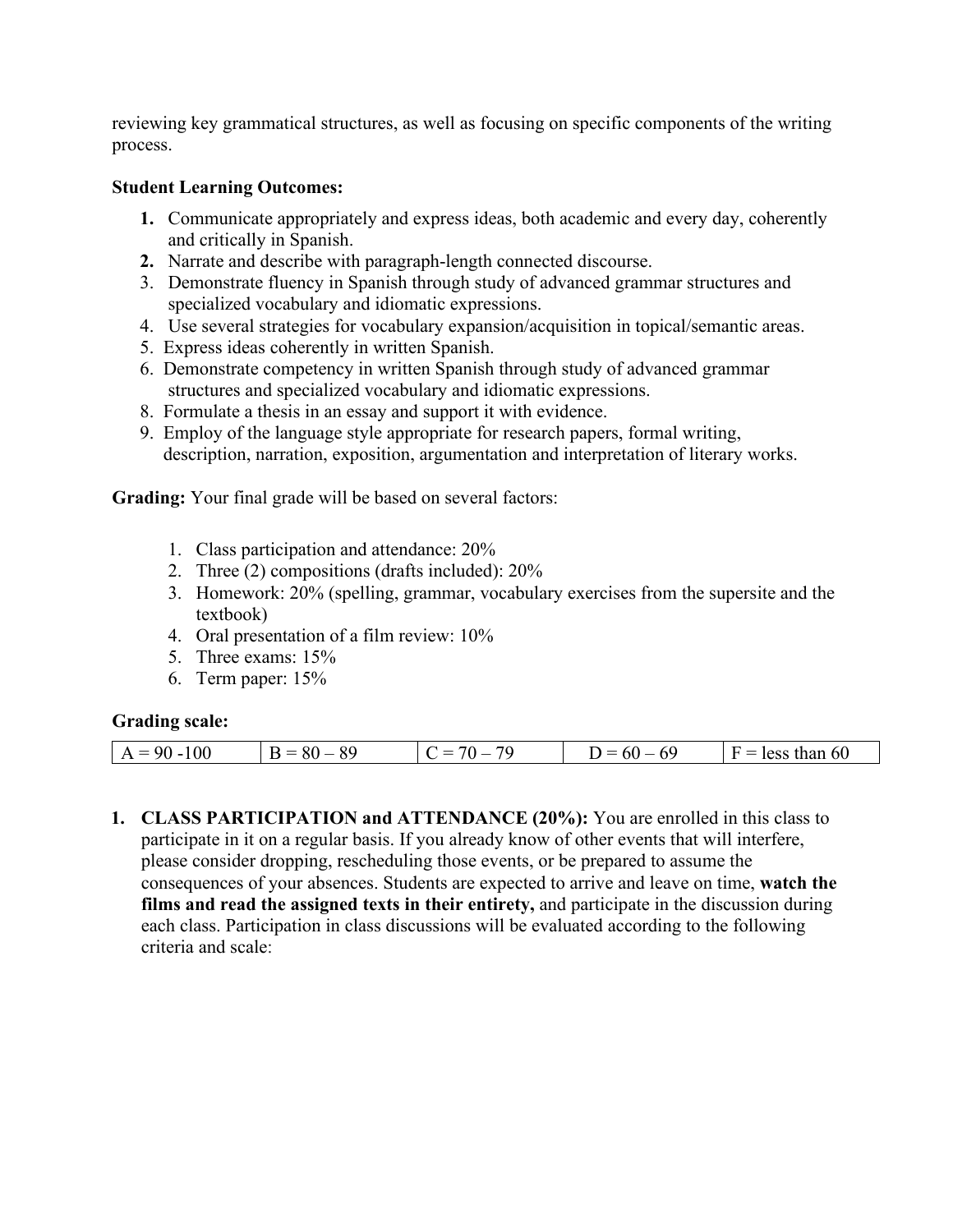- Excellence (10 pts):
	- o critical attitude and insightful comments that help us consider things under a new light
- Good participation (8-9 pts):
	- o participation demonstrates completion of homework
	- o student's oral participation is good with few mistakes
	- o participation does not require the instructor's intervention
	- o systematic and insightful engagement
	- Average participation (6-7 pts):
		- o participation demonstrates completion of homework
		- o student commits mistakes but demonstrates effort to progress
		- o student participates only when called on
		- o occasional remarks
	- Low participation (4-5 pts):
		- o student has not completed or partially completed the assignment
		- o non-voluntary participation
		- o very occasional remarks
	- Passive participation (3 pts):
		- o no preparation
		- o assignments were not completed
		- o listening in silence
		- o no participation
		- o student did not bring textbook, notes, handouts, worksheets, etc…
	- Absent:  $F(0 \text{ pts})$ :
		- o student did not attend class

Prior to each class, you must read the assigned texts, and answer the questions or activities assigned by your professor in the **vista higher learning central** system. In order to ensure students' participation in class discussion, you must bring your mobile device and written answers to class, and be prepared to share them. Both quality and quantity of participation will be taken into consideration when calculating this portion of your grade. Attendance will be taken daily and absences will affect your grade adversely (see below).

Habitual tardiness and/or early departure will adversely affect your participation grade. **Three tardies/early departures equal one absence**.

You are allowed **THREE (3)** unexcused absences, equivalent to one week of class. Please be aware that if you are absent, you cannot receive participation points. Each additional absence beyond the third will lower your **FINAL grade by 1%.** For example, if a student has a 92% at the end of the semester, but was absent 6 times without formal documentation, the final grade percentage would be lowered by three  $(6-3 = 3)$ . Thus, the student will receive an 89% or B in the course. If you are absent from class, it is your responsibility to find out what you missed that day. Three times tardy to class or leaving early from it are equivalent to one absence, lowering your FINAL grade as explained above. If you are absent from class because of a serious medical condition or personal situation, you must present an official, signed document to support said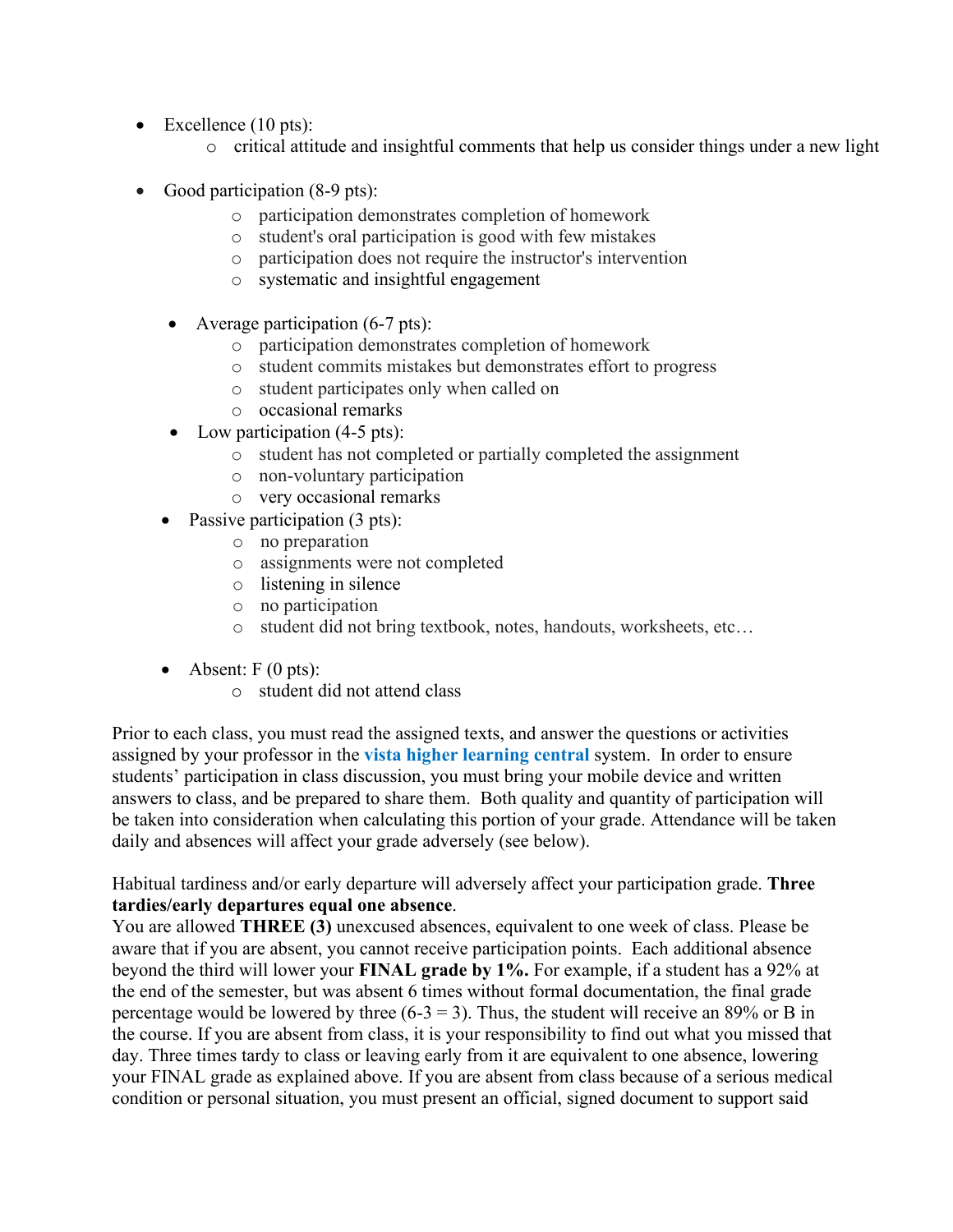condition or situation in order to excuse the absence. Documentation must be given to the instructor as soon as the student returns to class. Non-urgent absences will not be excused. Please talk with your instructor promptly regarding any attendance problem. Any student who accumulates eight (8) or more absences without proper documentation justifying the absences will automatically receive a failing grade in the course.

Please see the University Policy on Student Absences for an explanation of what constitutes an excused absence: <http://www.csufresno.edu/aps/documents/apm/232.pdf>

University policy concerning attendance: **"Students are expected to attend class and should maintain contact with their faculty members regarding any absences.** Individual faculty members should be contacted when there are extended absences (more than one week) due to illness, death in the immediate family, or other situations" (CSUF Catalog).

**2. COMPOSITIONS (20%):** There will be TWO (2) short compositions during the semester. Be sure to do your work on time. There will be peer-editing sessions in class that you should not miss and that require that you bring a full draft of your composition. Failure to bring a **hard copy** of your draft to class for peer-editing will result in a 0/1 on the draft. For the DISCOVERe section(s), you will share your work on Google Docs to be peer-edited, and will bring a hard copy of your draft and final version to class as well. If either the draft or the final version is submitted late, it will be marked down a full grade. No compositions shall be turned in more than one week late, for that will delay the return and submission of subsequent versions. The final version of your composition must demonstrate a significant improvement from the first draft with regard to the argument, structure, syntax, grammar, punctuation, and spelling. The resulting grade will be the average of the original draft and the revised version. The first draft must be resubmitted with the final version of your work. If there are no improvements or signs of editing on the final version, your grade will be the one you received on your draft. **Assignments are due at the beginning of class.**

#### **3. HOMEWORK (20%):**

A. Grammar exercises (supersite [www.vhlcentral.com,](http://www.vhlcentral.com/) Canvas) B. Assigned questions based on the comprehension and interpretation of the films and literary works (Canvas and/or supersite [www.vhlcentral.com\)](http://www.vhlcentral.com/) C. Handouts on Canvas (C)

D. Films on Canvas (C)

You will be working with *Intrigas Advanced Spanish Through Literature and Film Supersite*, and you are to *submit the on-line assignments by the assigned due date*. Exercises are done online and involve reading, writing and video-based materials. Exercises will be completed and turned in online using the *Supersite* course content delivery system (or as otherwise assigned by your instructor). Your instructor collects the grades electronically. Most of the online exercises are scored immediately upon submission and you receive **instant feedback** on your work. There is a penalty of 5 points per day that you submit your homework late (see supersite for details).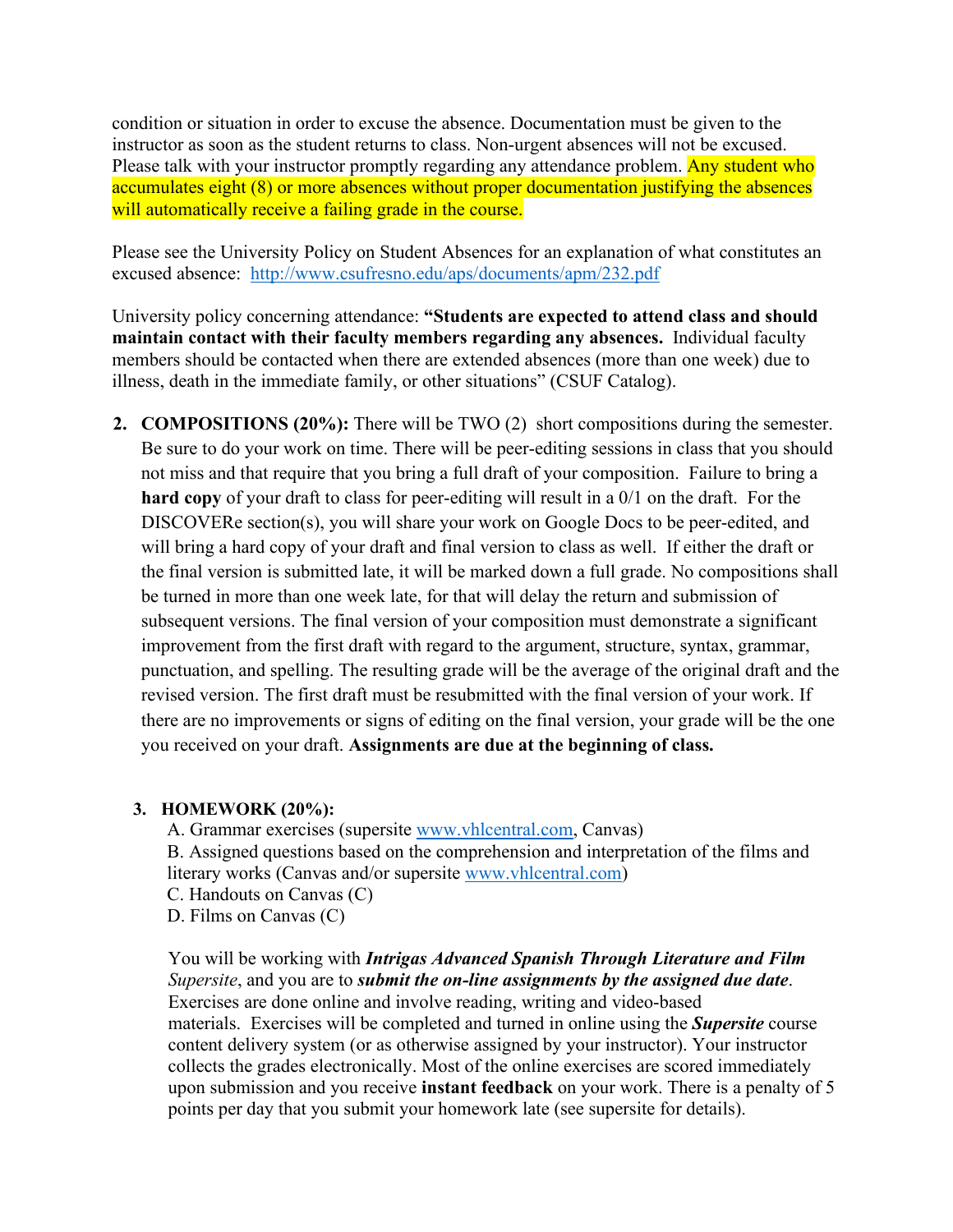- **4. TERM PAPER (15%):** You will be required to write a term paper (5-6 pages long). More details will be provided by your instructor during the semester.
- **5. EXAMS (15%):** There will be THREE (3) exams which will include material from the chapters and weekly assignments. It will cover any aspect studied such as the literary works and films. grammar, spelling, vocabulary, punctuation, etc…
- **6. ORAL PRESENTATION (10%):** Each student will create an analysis of a scene contained in one of the films studied in class. More information will be provided later on in the semester.

**Study Expectations.** It is usually expected that students will spend approximately 2 hours of study time outside of class for every one hour in class. Since this is a 3-unit class, you should expect to study an average of 6 hours outside of class each week. Some students may need more outside study time and some less.

### **DISCOVERE COURSE**

This is a **DISCOVERe** course that incorporates the use of mobile technology to promote active learning in and outside of the classroom. You are expected to use your device for course related activities, including reading, note-taking, group discussions, polls, presentations, exams, and other classroom activities. You can also receive a loaner tablet for one or two semesters through the [DISCOVERe Hub.](http://www.fresnostate.edu/president/discovere/discoverecourses.html)

For this course we will be utilizing the following tools and apps. Make sure you can access them from your device and are familiar with them. You can visit the DISCOVERe Hub (first level of Henry Madden Library) for tech support on any of these tools.

- o Canvas Student App
- o Kahoot
- o Google Drive
- o Google Docs
- o Google Slides
- o Adobe Reader
- o Quizizz
- o Socrative

It is your responsibility to maintain your device throughout the course to fulfill the course requirements. Please take care of and keep your device safe.

It is your responsibility to charge your device and make sure it is operational prior to each class. It is best to come to class with a fully charged device to ensure that you are able to complete all in-class activities. Most classes do not have sufficient outlets to charge your device during class time.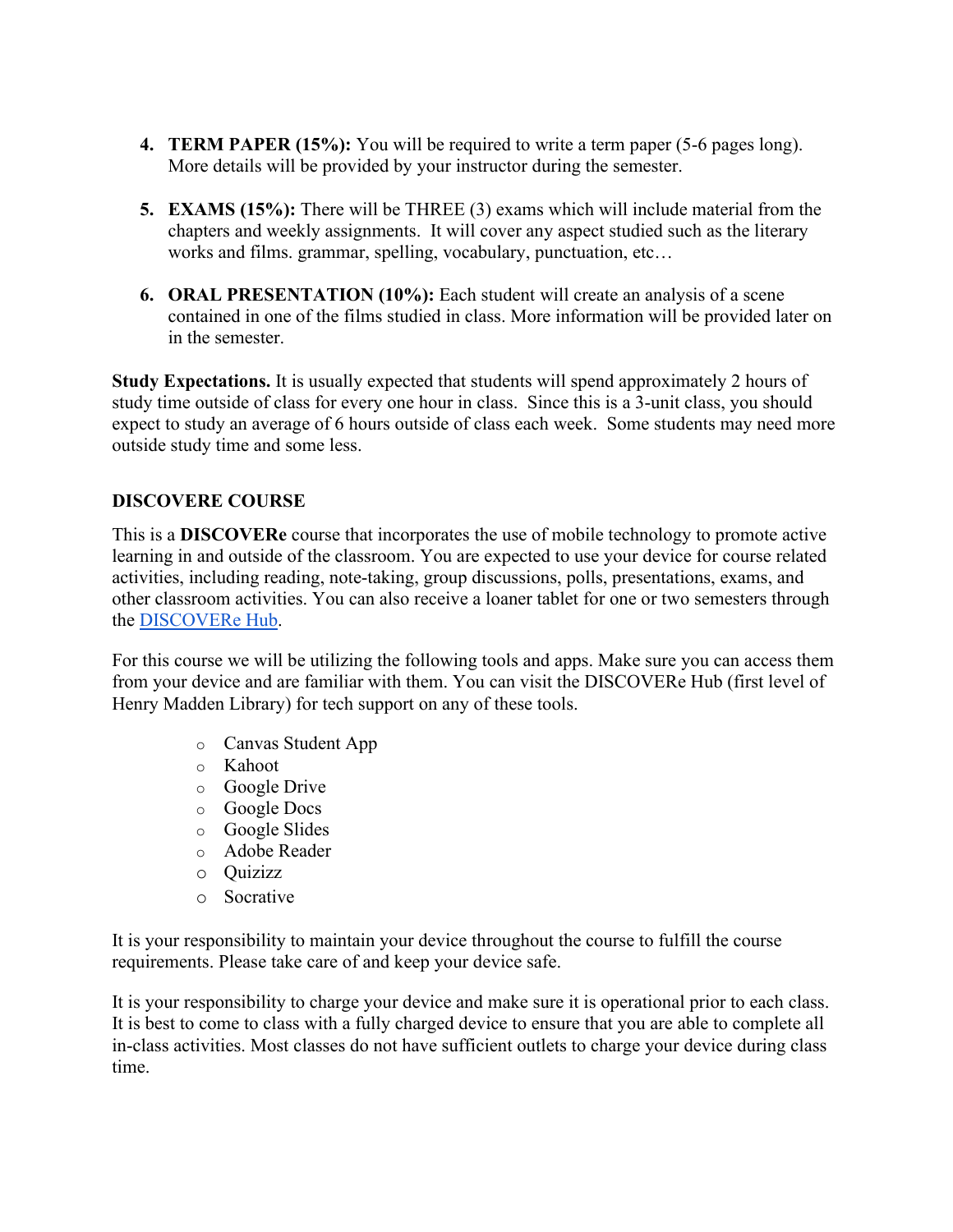*Your instructor is not responsible for providing technical assistance with your device or apps.* If you have questions about the performance of your device you should make use of the [DISCOVERe Hub](http://www.fresnostate.edu/president/discovere/index.html) located on the first floor of the Henry Madden Library during library hours.

Email: discoverehub@csufresno.edu Phone: 559.278.1812

#### **For free tutoring on campus, contact the [Learning Center](http://www.fresnostate.edu/learningcenter)**

[\(http://fresnostate.edu/studentaffairs/lrc\)](http://fresnostate.edu/studentaffairs/lrc) in the Collection Level (basement level) of the Henry Madden Library. You can reach them by phone at 559.278.3052.

### **CANVAS**

Students are responsible for checking Canvas frequently, and printing materials which will not be distributed in class.

### **COURSE POLICIES & SAFETY ISSUES**

**Course Policies:** Since this is a DISCOVERe class, students will bring to class a tablet lent by the University for coursework purposes. However, the use of such or any electronic devices that might potentially disrupt the lesson and their attention will result in a failing participation grade. While in class, it is required that students be prepared and focused on the task at hand. The reading of material that is not relevant to the course during class time will not be allowed. Any student conduct that disrupts the learning process will not be tolerated and may lead to disciplinary action and/or removal from class. Students will be required to work with each other during class in pairs and/or small groups.

Audio and video recordings of class lectures are prohibited unless your instructor gives you explicit permission to do it. Students with an official letter from the Services for Students with Disabilities office may record the class if SSD has approved that service.

#### **Instructor reserves the right to modify syllabus as necessary. If needed, changes will be discussed in class.**

It is recommended that you record names, phone numbers, and e-mail of at least two other class members.

| ٦T<br>$-$<br>.    |     | - |
|-------------------|-----|---|
| <b>T</b><br>11111 | . . |   |

### **UNIVERSITY POLICIES AND SERVICES**

**Students with Disabilities**: Upon identifying themselves to the instructor and the university, students with disabilities will receive reasonable accommodation for learning and evaluation. For more information, contact Services to Students with Disabilities in the Henry Madden Library, Room 1202 (278-2811).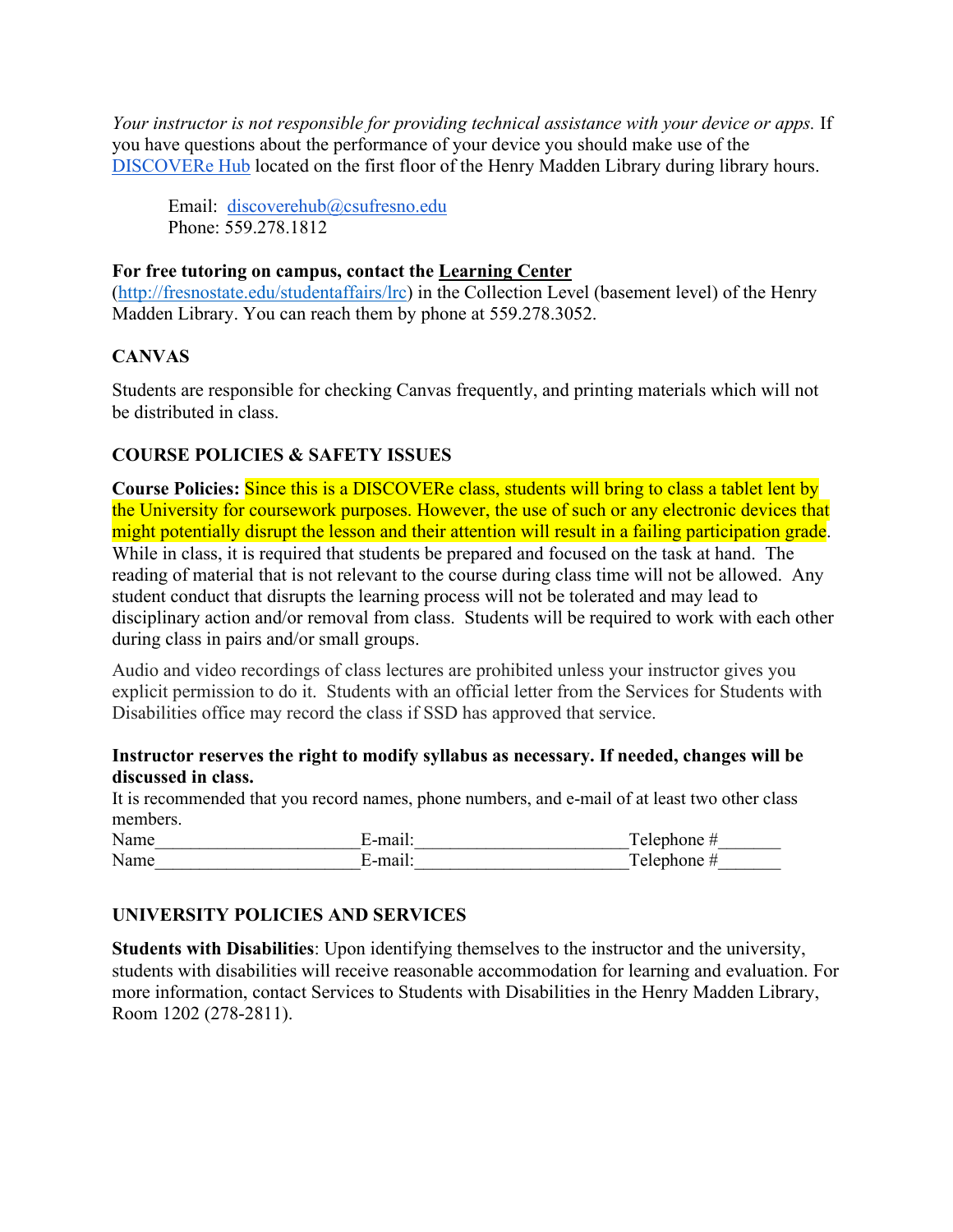**Cheating and Plagiarism**: "Cheating is the actual or attempted practice of fraudulent or deceptive acts for the purpose of improving one's grade or obtaining course credit; such acts also include assisting another student to do so. Typically, such acts occur in relation to examinations. However, it is the intent of this definition that the term 'cheating' not be limited to examination situations only, but that it include any and all actions by a student that are intended to gain an unearned academic advantage by fraudulent or deceptive means. Plagiarism is a specific form of cheating which consists of the misuse of the published and/or unpublished works of others by misrepresenting the material (i.e., their intellectual property) so used as one's own work." Penalties for cheating and plagiarism range from a 0 or F on a particular assignment, through an F for the course, to expulsion from the university. For more information on the University's policy regarding cheating and plagiarism, refer to the Class Schedule (Legal Notices on Cheating and Plagiarism) or the University Catalog (Policies and Regulations).

http://www.csufresno.edu/academics/policies\_forms/instruction/RequiredSyllabusPolicyStateme nts.htm

If secondary sources are consulted or information beyond class lectures/texts of any kind is used, name of author/teacher/tutor must be included in parentheses at the end of the idea or quoted material and a bibliography page MUST be included. If there are ideas not discussed in class and not cited, as from another class or source and your instructor feels they are not consistent with a student's performance in quizzes and tests, the assignment will automatically receive a "0". The same will apply to a PERFECT PAPER FREE OF ERRORS if instructor has seen significant evidence of grammar/spelling errors previously.

**Honor Code:** Members of the Fresno State academic community adhere to principles of academic integrity and mutual respect while engaged in university work and related activities. You should:

- a) understand or seek clarification about expectations for academic integrity in this course (including no cheating, plagiarism and inappropriate collaboration)
- b) neither give nor receive unauthorized aid on examinations or other course work that is used by the instructor as the basis of grading.
- c) take responsibility to monitor academic dishonesty in any form and to report it to the instructor or other appropriate official for action.

**Computers:** At California State University, Fresno, computers and communications links to remote resources are recognized as being integral to the education and research experience. Every student is required to have his/her own computer or have other personal access to a workstation (including a modem and a printer) with all the recommended software. Students are presumed to have 24-hour access to a computer workstation and the necessary communication links to the University's information resources.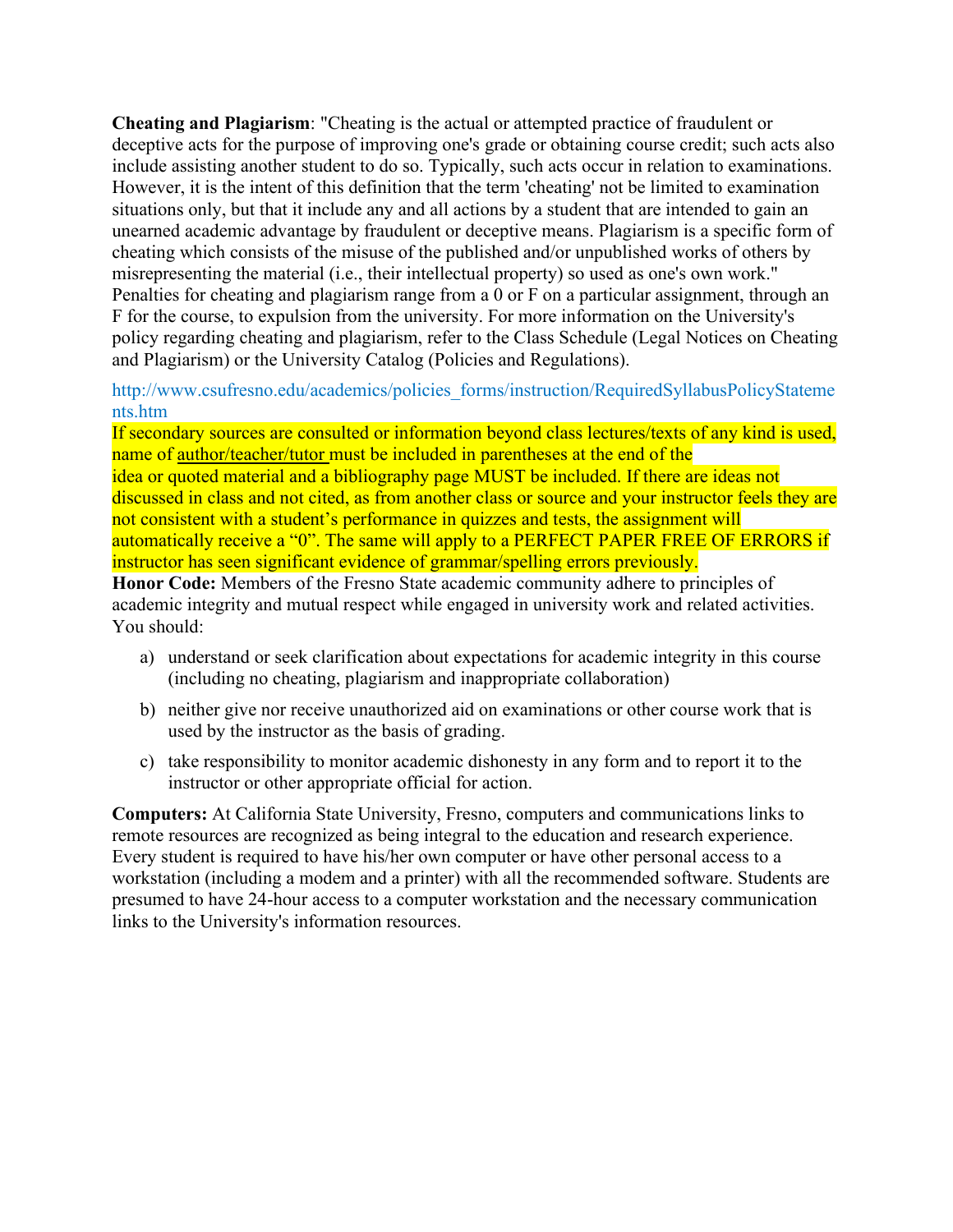**Disruptive Classroom Behavior:** The classroom is a special environment in which students and faculty come together to promote learning and growth. It is essential to this learning environment that respect for the rights of others seeking to learn, respect for the professionalism of the instructor, and the general goals of academic freedom are maintained. Differences of viewpoint or concerns should be expressed in terms which are supportive of the learning process, creating an environment in which students and faculty may learn to reason with clarity and compassion, to share of themselves without losing their identities, and to develop an understanding of the community in which they live. Student conduct which disrupts the learning process shall not be tolerated and may lead to disciplinary action and/or removal from class.

**Copyright Policy:** Copyright laws and fair use policies protect the rights of those who have produced the material. The copy in this course has been provided for private study, scholarship, or research. Other uses may require permission from the copyright holder. The user of this work is responsible for adhering to copyright law of the U.S. (Title 17, U.S. Code). To help you familiarize yourself with copyright and fair use policies, the University encourages you to visit its [Copyright Web Page](http://libguides.csufresno.edu/copyright) [https:/library.fresnostate.edu/info/copyright](https://library.fresnostate.edu/info/copyright-policy)[policy](https://library.fresnostate.edu/info/copyright-policy)<http://libguides.csufresno.edu/copyright>

Digital Campus course web sites contains material protected by copyrights held by the instructor, other individuals or institutions. Such material is used for educational purposes in accord with copyright law and/or with permission given by the owners of the original material. You may download one copy of the materials on any single computer for non-commercial, personal, or educational purposes only, provided that you (1) do not modify it, (2) use it only for the duration of this course, and (3) include both this notice and any copyright notice originally included with the material. Beyond this use, no material from the course web site may be copied, reproduced, re-published, uploaded, posted, transmitted, or distributed in any way without the permission of the original copyright holder. The instructor assumes no responsibility for individuals who improperly use copyrighted material placed on the web site.

**Our campus has developed [SupportNet](http://fresnostate.edu/studentaffairs/lrc/supportnet/)** [\(http://fresnostate.edu/studentaffairs/lrc/supportnet\)](http://fresnostate.edu/studentaffairs/lrc/supportnet) to connect students with specific campus resources promoting academic success. Students may be referred to it if you believe they need the services provided by SupportNet to succeed in your course.

### **COURSE CALENDAR**

This syllabus and schedule are subject to change in the event of extenuating circumstances.

| Date          | Topic                                                                                                                   | <b>Reading Assignment Due</b> |
|---------------|-------------------------------------------------------------------------------------------------------------------------|-------------------------------|
| Tues., Jan 21 | Introducción al curso, al libro <i>Intrigas</i> y al<br>supersite.<br>Cap. 1. Golpe al corazón. PREPÁRATE.<br>ANTESALA. |                               |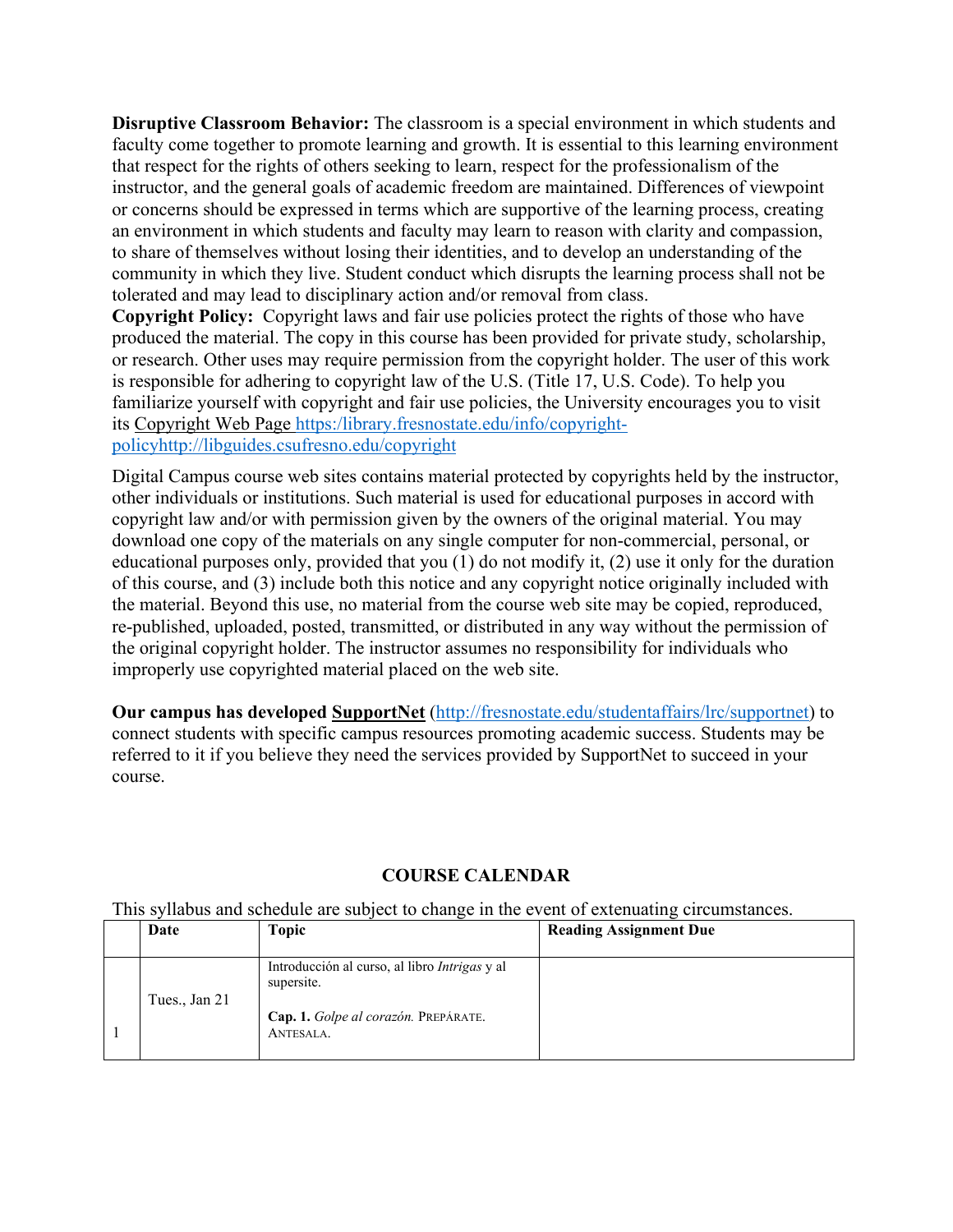|                | Date           | <b>Topic</b>                                                                                                       | <b>Reading Assignment Due</b>                                                                                                       |
|----------------|----------------|--------------------------------------------------------------------------------------------------------------------|-------------------------------------------------------------------------------------------------------------------------------------|
| 2              | Thurs., Jan 23 | MIRA LA PELÍCULA. Empezar a ver Como agua<br>para chcolate en clase y contestar preguntas<br>$(p. 6-7)$ . PELÍCULA | p. 4-5.<br>www.vhlcentral.com<br>Buscar información sobre la Revolución<br>Mexicana                                                 |
| $\overline{3}$ | Tues., Jan 28  | CONT. MIRA LA PELÍCULA. Ver película en<br>clase y contestar preguntas (p. 8-9).                                   |                                                                                                                                     |
| 4              | Thurs., Jan 30 | Discusión Como agua para chocolate                                                                                 | p. 10-11<br>www.vhlcentral.com                                                                                                      |
| 5              | Tues., Feb 4   | Ángeles Mastretta: "Cine y malabarismo".<br><b>CUENTO</b>                                                          | Entregar taller de escritura #1: El difícil arte de ser<br>mujer (p. 11).<br>www.vhlcentral.com<br>Act. #3, #4, #5                  |
| 6              | Thurs., Feb 6  | Alfonsina Storni: Prepárate y Antesala (p. 20-<br>21). POEMA.                                                      | Buscar información sobre la situación de la mujer a<br>principios del siglo XX.<br>Act. #3, #4, #5 (p. 26-27)<br>www.vhlcentral.com |
| $\overline{7}$ | Tues., Feb 11  | Gramática 1: Ser y estar<br>Ensayo literario interpretativo: taller de<br>escritura en clase (p. 44-45)            | Entregar: Taller de escritura #1: Tras la llamada.<br>www.vhlcentral.com                                                            |
| 8              | Thurs., Feb 13 | Gramática 2: preposiciones<br>Peer-editing session.                                                                | www.vhlcentral.com<br>Trae dos copias impresas de tu borrador.                                                                      |
| 9              | Tues., Feb 18  | Examen 1.<br>Cap. 2. El filo del poder. Prepárate y<br>antesala.                                                   |                                                                                                                                     |
| 10             | Thurs., Feb 20 | Discusión: El laberinto del fauno.                                                                                 | Ver película en casa.<br>Act. #3 y #4.<br>www.vhlcentral.com<br>Entregar borrador del ensayo 1.                                     |
| 11             | Tues., Feb 25  | Luisa Valenzuela: "Los censores."                                                                                  | www.vhlcentral.com. Taller de escritura #2                                                                                          |
| 12             | Thurs., Feb 27 | Pablo Neruda: "Explico algunas cosas."                                                                             | www.vhlcentral.com<br>Entregar versión final del ensayo 1                                                                           |
| 13             | Tues., Mar 3   | Federico García Lorca: La casa de Bernarda<br>Alba.                                                                | www.vhlcentral.com                                                                                                                  |
| 14             | Thurs., Mar 5  | La casa de Bernarda Alba. Cont.                                                                                    | www.vhlcentral.com<br>Act. #3 y #4.                                                                                                 |
| 15             | Tues., Mar 10  | Ensayo de comparación y contraste: taller de<br>escritura en clase.<br>Gramática: Narración en el pasado I.        | www.vhlcentral.com                                                                                                                  |
| 16             | Thurs., Mar 12 | Peer-editing session.<br>Gramática: Narración en el pasado II.                                                     | Trae dos copias impresas de tu borrador.<br>www.vhlcentral.com                                                                      |